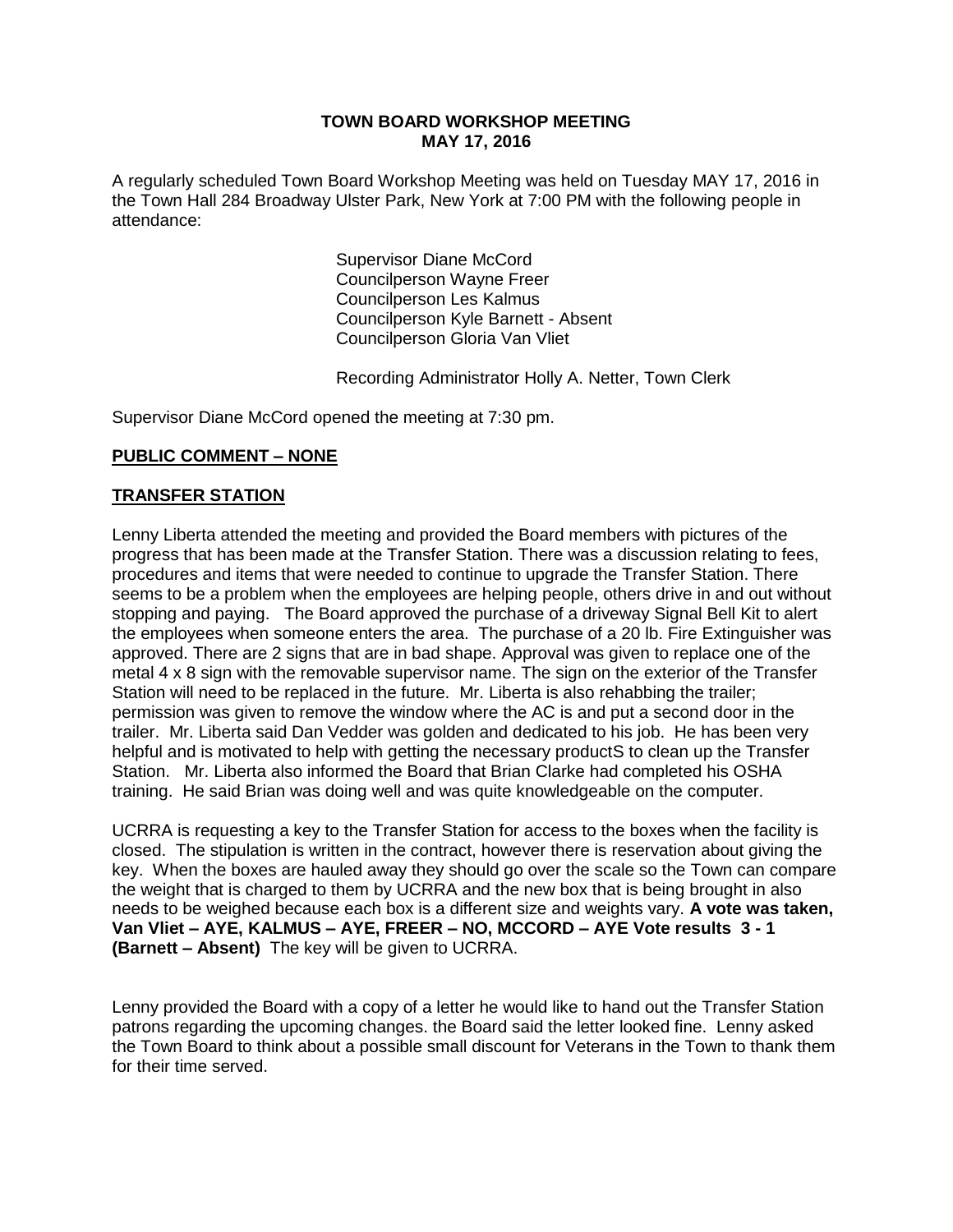**A MOTION WAS MADE BY COUNCILPERSON WAYNE FREER TO ENTER INTO EXECUTIVE SESSION AT 8:25 PM TO DISCUSS A PERSONNEL MATTER REGARDING THE EMPLOYMENT HISTORY OF A PARTICULAR PERSON AND INVITED LENNY LIBERTA INTO THE SESSION. THE MOTION WAS SECONDED BY SUPERVISOR DIANE MCCORD. ALL MEMBERS PRESENT WERE IN FAVOR. MOTION CARRIED.** 

**A MOTION WAS MADE BY SUPERVISOR DIANE MCCORD TO COME OUT OF EXEUTIVE SESSION AT 8:40PM AND WAS SECONDED BY COUNCILPERSON WAYNE FREER. ALL MEMBERS PRESENT WERE IN FAVOR. MOTION CARRIED.**

**A MOTION WAS MADE BY COUNCILPERSON WAYNE FREER TO REMOVE JOHN BAUER FROM THE PAYROLL AND AUTHORIZED THE SUPERVISOR TO DISCUSS THE MATTER WITH THE EMPLOYEE. THE REMOVAL WILL BE EFFECTIVE AS SOON AS THE SUPERVISOR IS ABLE TO MEET WITH THE EMPLOYEE AND OBTAIN THE NECESSARY DOCUMENTATION FROM THE INDIVIDUALS FROM THE TRANSFER STATION. THE MOTION WAS SECONDED BY COUNCILPERSON LES KALMUS. ALL MEMBERS PRESENT WERE IN FAVOR. MOTION CARRIED.**

## **HIGHWAY – BUCKET TRUCK**

As discussed in a previous meeting, the Highway department's bucket truck is broken and the Board did not approve Superintendent Cafaldo to bid on a truck that was listed on the County auction. There are over 60 trees that need to come down in the Town and the cost of hiring someone to take down the trees is too costly. The County is able to help with emergency shared services but is not able to lend the truck for tree trimming. The Board changed their mind and felt Superintendent Cafaldo should put a bid in on the truck for \$2700 or \$3000, current bid was at \$2500. Online bids are accepted until Wednesday May 18<sup>th</sup>. Councilperson Gloria Van Vliet said the Water Sewer Department has a tree to remove and the cost for that tree is estimated to be \$2400.

## **ROSS PARK – INSURANCE WAIVER**

An incident occurred this past weekend when a person who rented Ross Park was unable to have access to the gate being opened at Ross Park. A call was made and Dan Vedder said he would not take responsibility for leaving the gates unlocked. Gloria said the Board would take the responsibility and instructed Dan to unlock the gates. Supervisor McCord said she remembers a situation that had occurred but could not recall when it happened and if a decision was made. Town Clerk Netter said she thought it occurred sometime during the summer of last year. Councilperson Van Vliet and Freer do not remember this being voted on by the Board. Paul Kesik from Marshall & Sterling suggested the renter sign a waiver Councilperson Freer said caterers and DJ's have insurance and would be conscientious. Marshall and Sterling, the Towns insurance company, said it is a liability and the gates should not be opened to allow cars into the playground area. Applications will need to be revised to ask if they are having a caterer or DJ who will need access through the gate. A key will be given and they will sign saying they are taking responsibility for opening and closing the gates.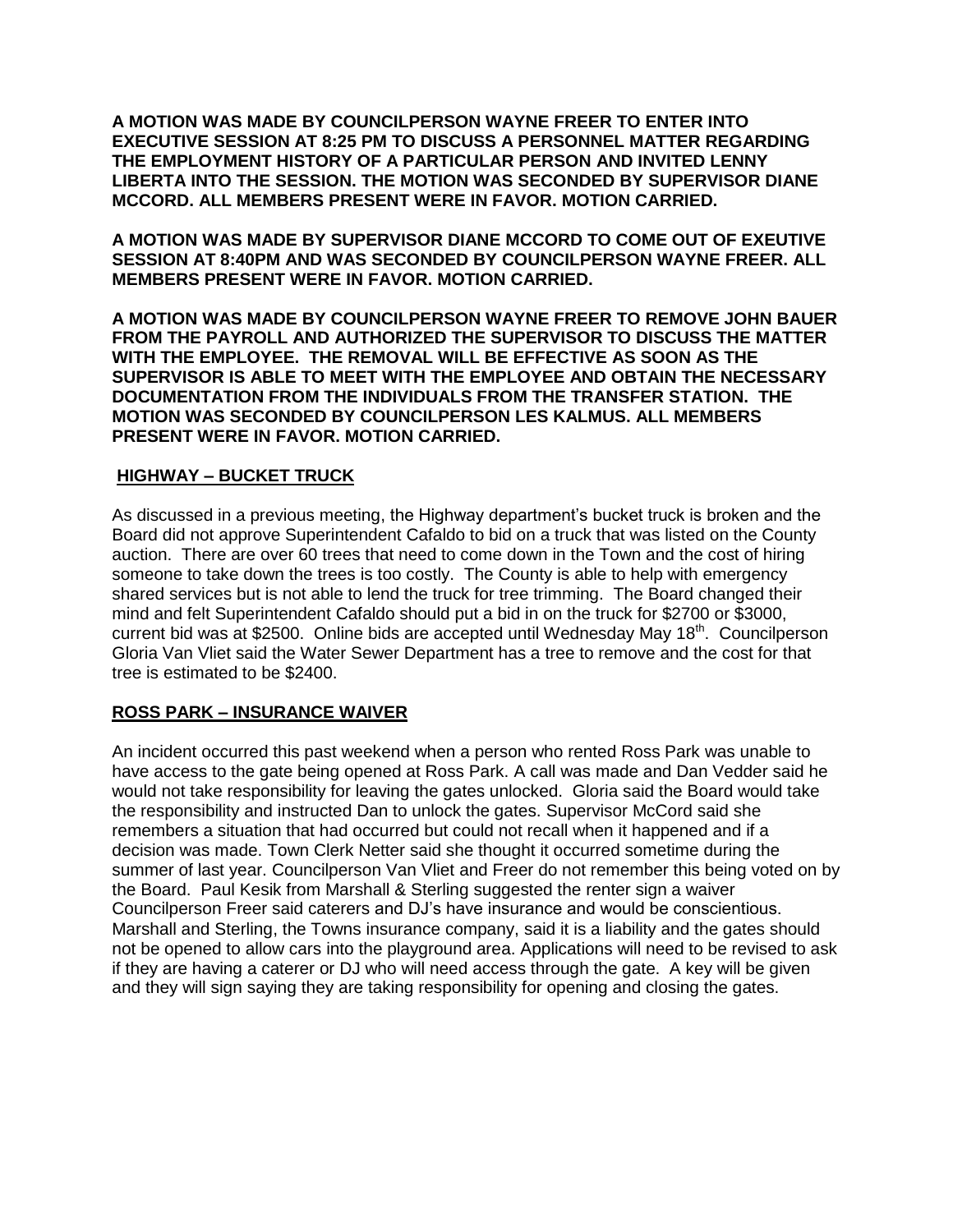**A MOTION WAS MADE BY SUPERVISOR DIANE MCCORD AT 9:02 PM TO ENTER INTO EXECUTIVE SESSION TO DISCUSS THE PENDING LITIGATION FOR THE SPINNENWEBER TAX CERTIORARI. THE MOTION WAS SECONDED BY COUNCILPERSON GLORIA VAN VLIET. ALL MEMBERS PRESENT WERE IN FAVOR. MOTION CARRIED.**

**A MOTION WAS MADE TO COME OUT OF EXECUTIVE SESSION AT 9:10 PM BY COUNCILPERSON FREER AND WAS SEONDED BY COUNCILPERSON KALMUS. ALL MEMBERS PRESENT WERE IN FAVOR. MOTION CARRIED.**

**NO ACTION TAKEN.**

**A MOTION WAS MADE BY COUNCILPERSON FREER AT 9:11 PM TO ENTER INTO EXECUTIVE SESSION TO DISCUSS THE PENDING LITIGATION OF THE TAX CERTIORARI FOR PETER ROONEY. THE MOTION WAS SECONDED BY COUNCILPERSON GLORIA VAN VLIET. ALL MEMBERS PRESENT WERE IN FAVOR. MOTION CARRIED.**

**A MOTION WAS MADE TO COME OUT OF EXECUTIVE SESSION AT 9:20 PM BY SUPERVISOR DIANE MCCORD AND WAS SEONDED BY COUNCILPERSON FREER. ALL MEMBERS PRESENT WERE IN FAVOR. MOTION CARRIED.**

**\*\*A MOTION WAS MADE BY COUNCILPERSON WAYNE FREER TO ACCEPT THE AMOUNT OF 1.5 MILLION AS RECOMMENDED BY THE TOWN ATTORNEY AND ASSESSOR. THE MOTION WAS SECONDED BY COUNCILPERSON KALMUS. ALL MEMBERS PRESENT WERE IN FAVOR. MOTION CARRIED.**

# **NAVARRA**

Mr. Navarra filled in our drainage ditch because his tree roots were being exposed. He filled back 200 feet which caused the Frary's property on 109 Pine Street Drive, St Remy to flood and water got in their basement. Supervisor McCord had Fred Zimmer from the Planning Board do research on the property and he has confirmed the Town has an easement thru Mr. Navarra's property. Attorney Keller has contacted the Supervisor on this matter and advice has been given. It will be up to the Frarys to obtain a survey and title search and proceed on their own accordingly.

## **WATER/SEWER BOARD RESUMES**

Two resumes have been received for the vacancy on the Water/ Sewer Board. The Board asked Town Clerk Holly Netter to contact the individuals and set up the interviews for May 25, 2016 at the next Town Board meeting.